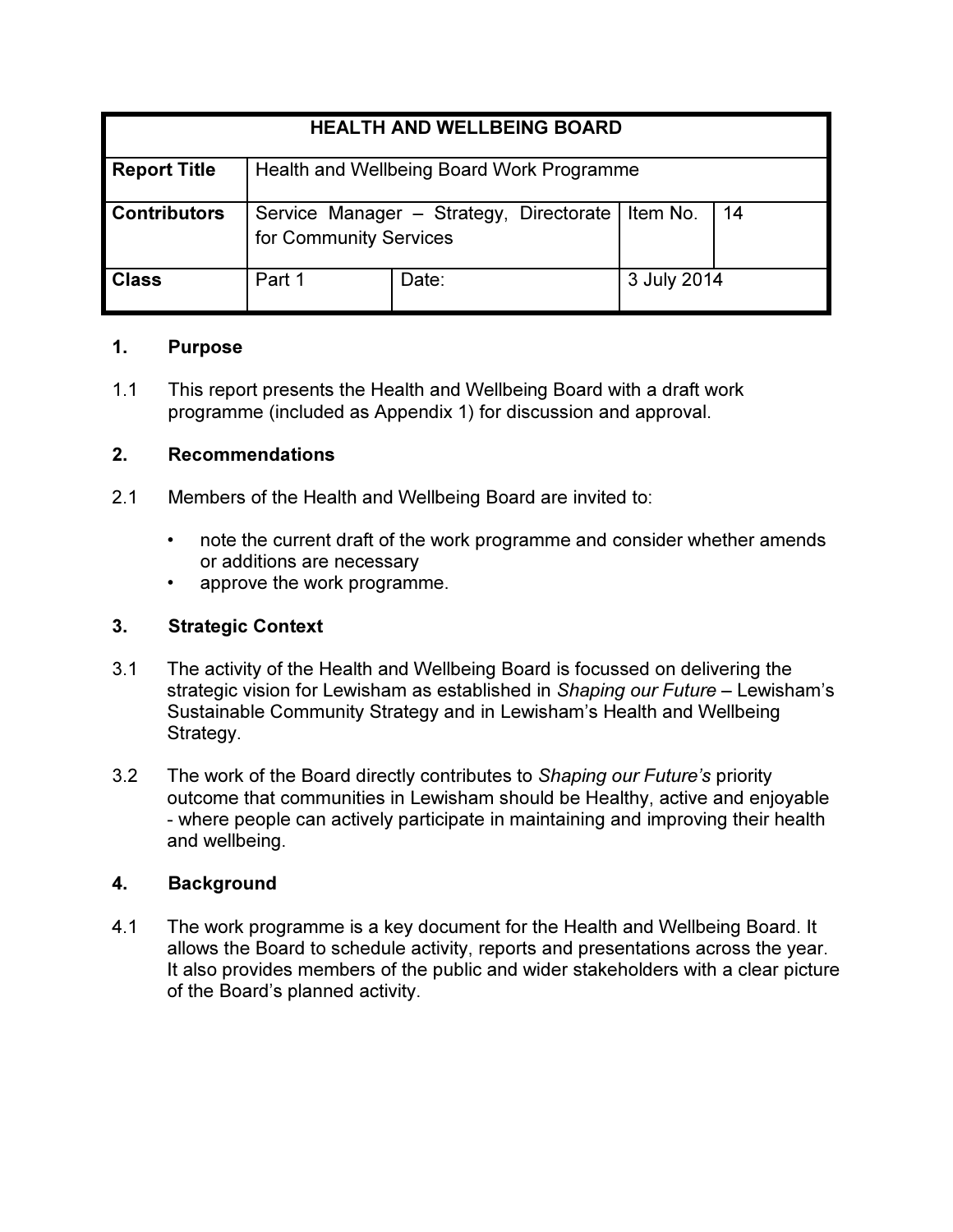- 4.2 In adding items to the work programme, the Board should specify the information and analysis required in the report, so that report authors are clear as to what is required. The Health and Wellbeing Board Agenda Planning Group may also propose items for inclusion on the work programme, and will seek approval for their inclusion from the Board.
- 4.3 Upon agreement of the work programme, the Health and Wellbeing Agenda Planning group will commission the necessary reports and activities.

# 5. Work programme

- 5.1 The draft work programme (see Appendix 1), includes some of the key items which the Board will need to consider over the course of 2014/15. This includes the Board's statutory functions in regard to the Joint Strategic Needs Assessment, the Pharmaceutical Needs Assessment and the Health and Wellbeing Strategy.
- 5.2 At the HWB meeting on the 28 January, members agreed to focus on high-level issues, undertaking more detailed reviews as and when necessary. The Agenda Planning Group has requested that reports clearly identify the strategic context and will endeavour to group strategic items on the agenda. Representatives from the CCG requested that consideration of key strategic documents be added to the Health and Wellbeing Board work programme at the Agenda Planning Group.
- 5.3 A representative from Voluntary Action Lewisham has now joined the Agenda Planning Group to facilitate greater engagement of the voluntary sector.
- 5.4 The work programme now includes standing items on progress in relation to the Health and Wellbeing Strategy and the Integrated Adult Care Programme.

#### 6. Financial implications

6.1 There are no specific financial implications arising from this report or its recommendations.

#### 7. Legal implications

- 7.1 The Board's statutory functions are broadly set out in paragraph 4.2.
- 7.2 The Equality Act 2010 (the Act) introduced a new public sector equality duty (the equality duty or the duty). It covers the following nine protected characteristics: age, disability, gender reassignment, marriage and civil partnership, pregnancy and maternity, race, religion or belief, sex, and sexual orientation.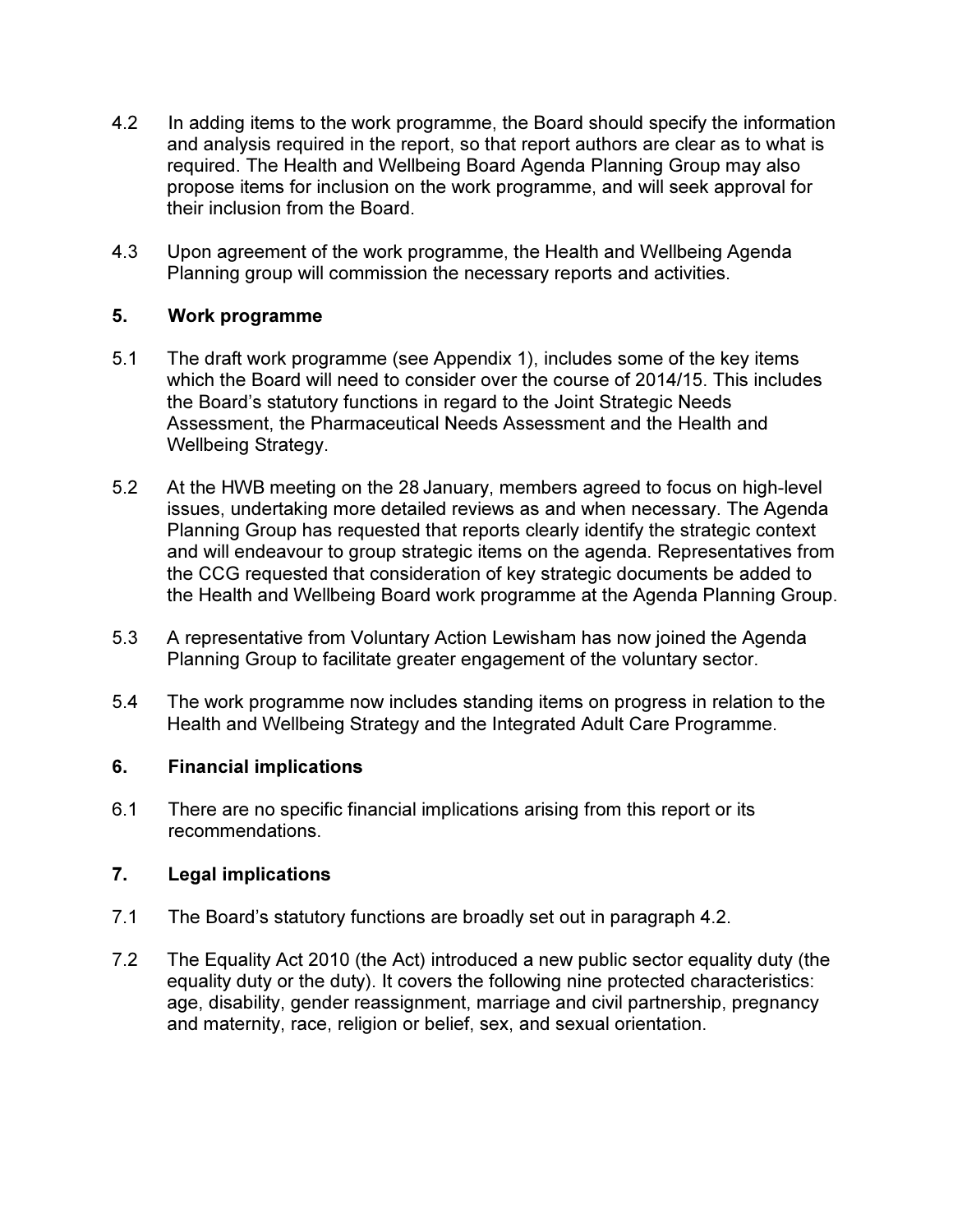- 7.3 In summary, the Council must, in the exercise of its functions, have due regard to the need to:
	- eliminate unlawful discrimination, harassment and victimisation and other conduct prohibited by the Act.
	- advance equality of opportunity between people who share a protected characteristic and those who do not.
	- foster good relations between people who share a protected characteristic and those who do not.
- 7.4 The duty continues to be a "have regard duty", and the weight to be attached to it is a matter for the Mayor, bearing in mind the issues of relevance and proportionality. It is not an absolute requirement to eliminate unlawful discrimination, advance equality of opportunity or foster good relations.
- 7.5 The Equality and Human Rights Commission has recently issued Technical Guidance on the Public Sector Equality Duty and statutory guidance entitled "Equality Act 2010 Services, Public Functions & Associations Statutory Code of Practice". The Council must have regard to the statutory code in so far as it relates to the duty and attention is drawn to Chapter 11 which deals particularly with the equality duty. The Technical Guidance also covers what public authorities should do to meet the duty. This includes steps that are legally required, as well as recommended actions. The guidance does not have statutory force but nonetheless regard should be had to it, as failure to do so without compelling reason would be of evidential value. The statutory code and the technical guidance can be found at: http://www.equalityhumanrights.com/legaland-policy/equalityact/equality-act-codes-of-practice-and-technical-guidance/
- 7.6 The Equality and Human Rights Commission (EHRC) has previously issued five guides for public authorities in England giving advice on the equality duty:
	- 1. The essential guide to the public sector equality duty
	- 2. Meeting the equality duty in policy and decision-making
	- 3. Engagement and the equality duty
	- 4. Equality objectives and the equality duty
	- 5. Equality information and the equality duty
- 7.7 The essential guide provides an overview of the equality duty requirements including the general equality duty, the specific duties and who they apply to. It covers what public authorities should do to meet the duty, including steps that are legally required, as well as recommended actions. The other four documents provide more detailed guidance on key areas and advice on good practice. Further information and resources are available at:

http://www.equalityhumanrights.com/advice-and-guidance/publicsector-equalityduty/guidance-on-the-equality-duty/